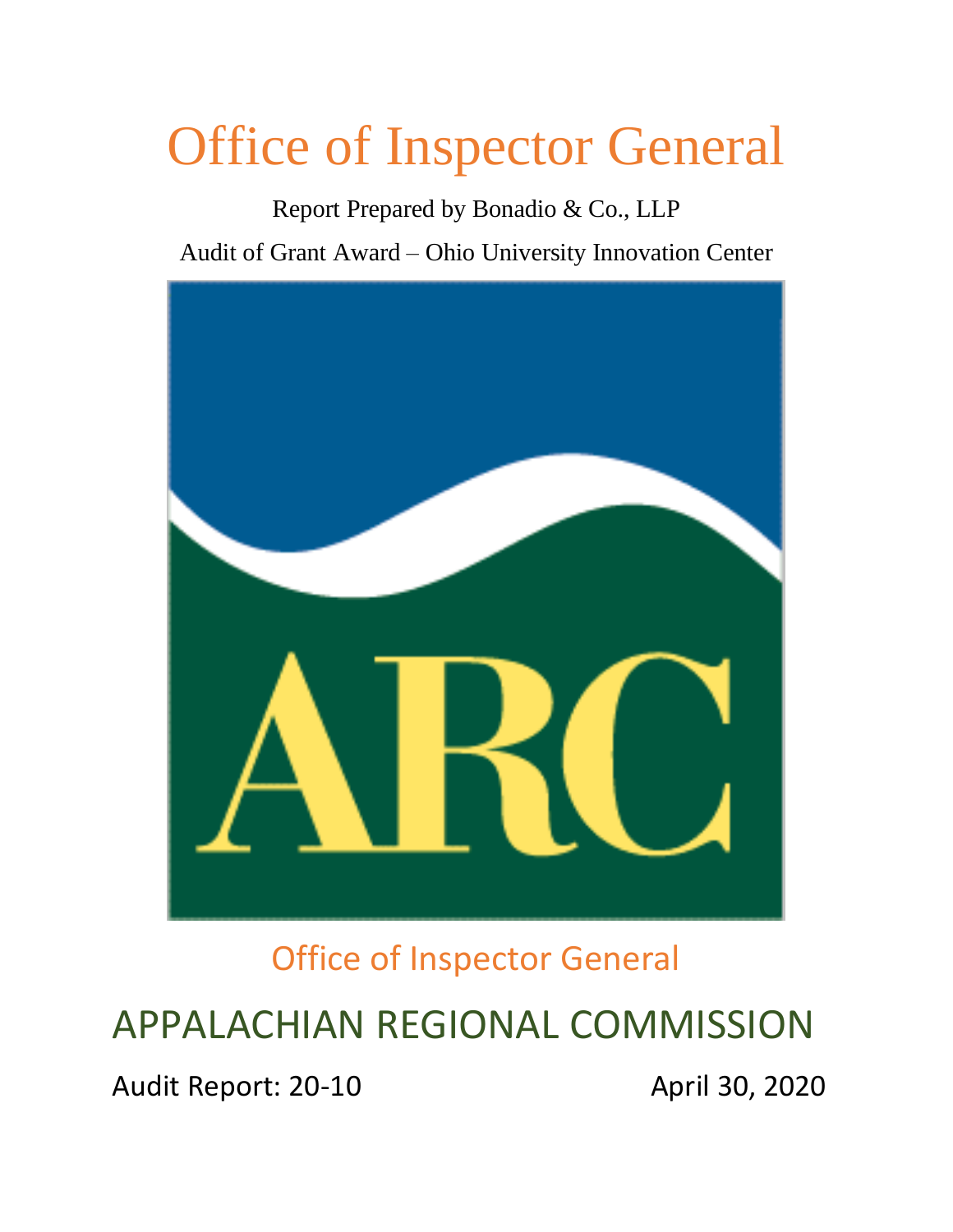

*A Proud Past,*  A *New Vision* 

April 30, 2020

TO: Charles Howard, Interim Executive Director

FROM: Philip M. Heneghan, Inspector General Philips Hang

SUBJECT: Audit of Grant Award – Ohio University Innovation Center Report Number 20-10

This memorandum transmits the Bonadio  $\&$  Co., LLP report for the audit of costs charged by the Ohio University Innovation Center per its sponsored agreement with the Appalachian Regional Commission. The objective of the audit was to determine if costs claimed by the Ohio University Innovation Center were allowable, allocable, reasonable, and in conformity with the Commission's award terms and conditions and Federal financial assistance requirements. In addition, the audit determined whether the performance measures were met, not met, or not likely to be met.

## **OIG Oversight of the Audit**

Bonadio  $\&$  Co., LLP is responsible for the attached audit report and the conclusions expressed in this report. We do not express any opinion on the conclusions presented in Bonadio & Co., LLP's audit report. To fulfill our responsibilities, we:

- Reviewed Bonadio  $& Co., LLP's$  approach to and planning of the audit;
- Evaluated the qualifications and independence of the auditors;
- Monitored the progress of the audit at key points;
- Coordinated periodic meetings with Bonadio & Co., LLP, as necessary, to discuss audit progress, findings, and recommendations;
- Reviewed the audit report prepared by Bonadio  $& Co., LLP$ ; and
- Coordinated issuance of the audit report.

We thank your staff for the assistance that was extended to the auditors during this audit. If you have any questions regarding this report, please contact me at 202-884-7675.

Attachment

*South Carolina* 

*Virginia*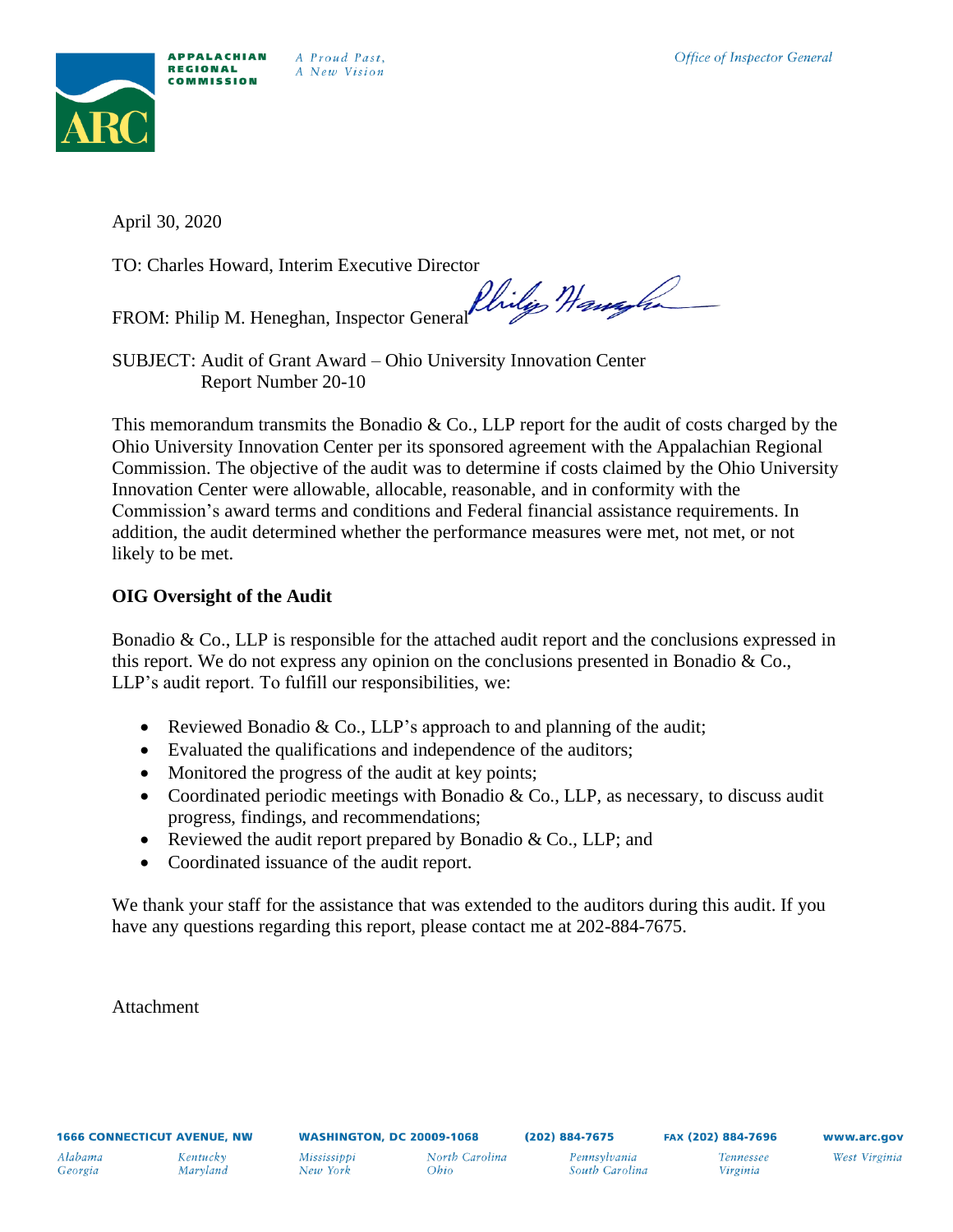Report 20 - 10

March 31, 2020

Appalachian Regional Commission Office of Inspector General 1666 Connecticut Avenue, N.W. Washington, D.C. 20009

Bonadio & Co., LLP completed an audit of grant number PW-18610-IM-302-16 awarded by the Appalachian Regional Commission (ARC) to the Ohio University Innovation Center (grantee) for the Leveraging Innovation Gateways and Hubs Toward Sustainability (LIGHTS) program. The audit was performed to assist the Office of Inspector General in carrying out its oversight of ARC grant funds.

The primary objectives of the audit were to determine whether: (1) program funds were managed in accordance with the ARC and Federal grant requirements; (2) grant funds were expended as provided for in the approved grant budget; (3) internal grant guidelines, including program (internal) controls, were appropriate and operating effectively; (4) accounting and reporting requirements were implemented in accordance with generally accepted accounting principles (or other applicable accounting and reporting requirements); (5) the performance measures were met or likely to be met; and (6) matching requirements of the grant were satisfied.

Overall, the grantee's financial management and administrative procedures, including related internal controls, were adequate to manage the funds provided under the ARC grant reviewed. The expenditures tested were supported and considered reasonable.

Bonadio & Co., LLP appreciated the cooperation and assistance received from the grantee and the ARC staff during the audit.

432 North Franklin Street, #60 Syracuse, New York 13204 p (315) 476-4004 f (315) 254-2384

www.bonadio.com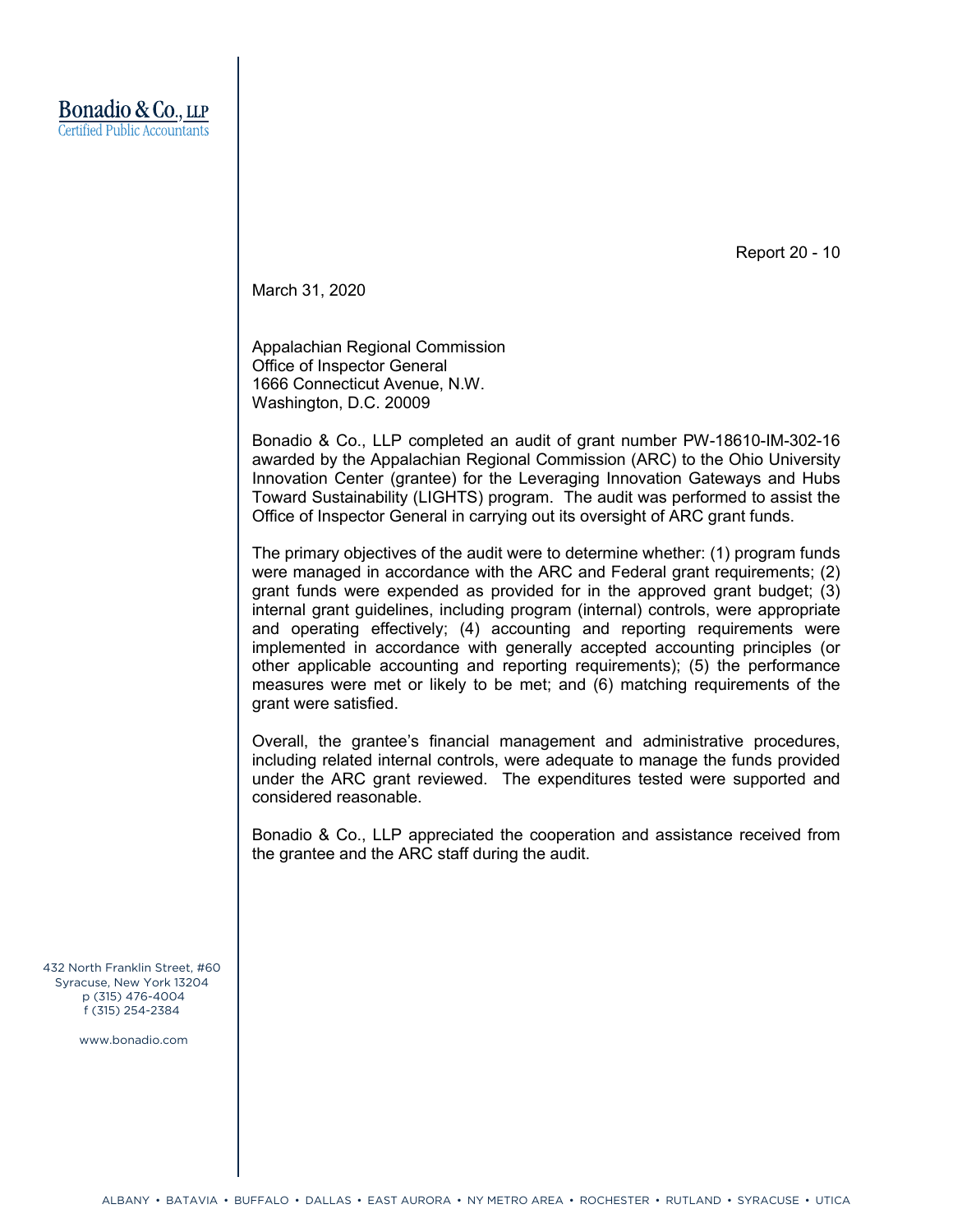## **TABLE OF CONTENTS**

|                                  | Page    |
|----------------------------------|---------|
| <b>BACKGROUND</b>                |         |
| OBJECTIVE, SCOPE AND METHODOLOGY | $1 - 2$ |
| SUMMARY OF AUDIT RESULTS         | ົ       |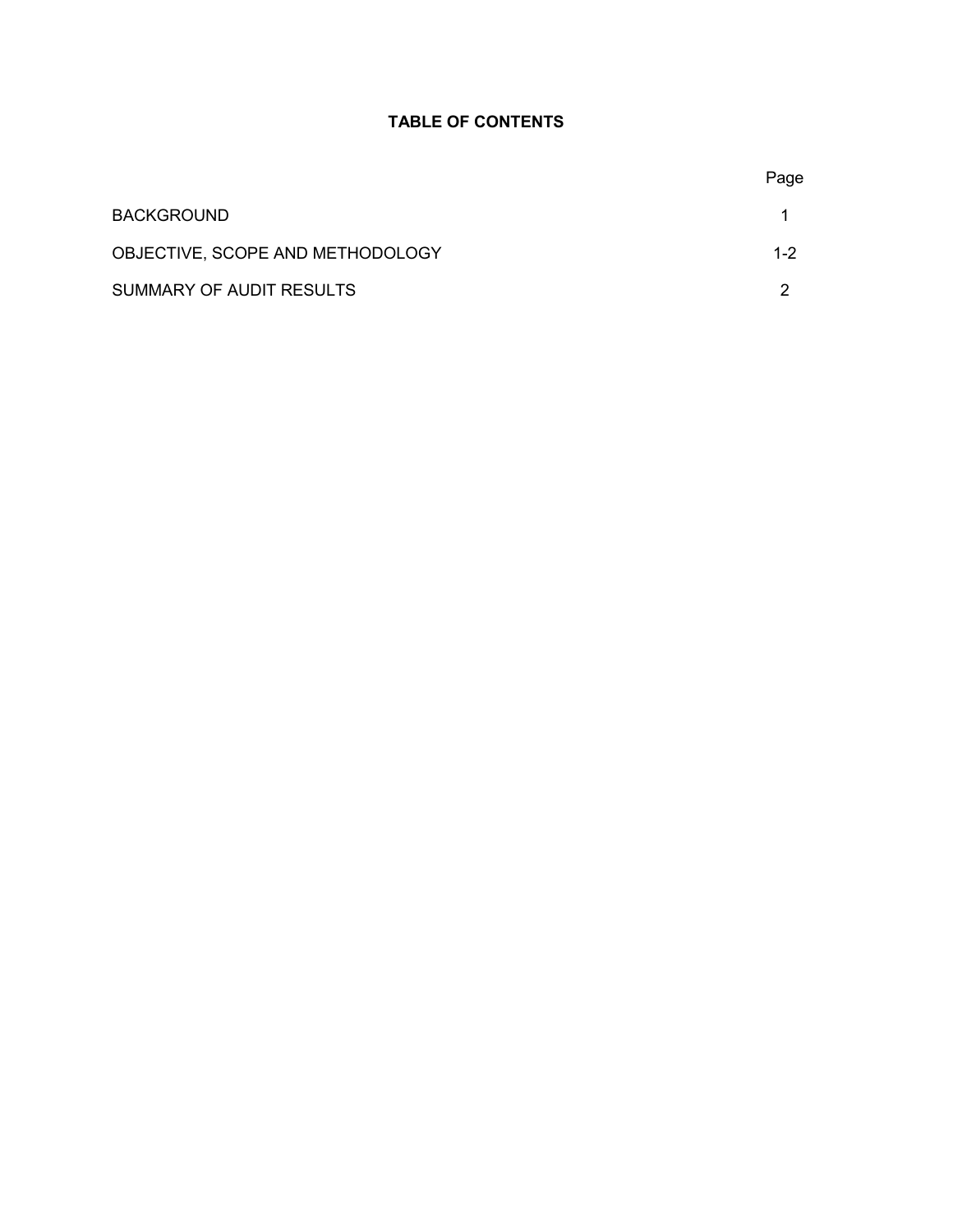#### **BACKGROUND**

Bonadio & Co., LLP completed an audit of grant PW-18610-IM-302-16 awarded by the Appalachian Regional Commission (ARC) to the Ohio University Innovation Center (grantee). The audit was conducted at the request of the ARC, Office of Inspector General, to assist the office in its oversight of the ARC grant funds. The grant was awarded under the Partnership for Opportunity and Workforce and Economic Revitalization (POWER) initiative, which is a multi-agency effort to invest resources into the communities that were negatively impacted by changes in the coal economy.

The grant provided \$3,235,566 including \$2,000,000 in ARC funds and a required match of \$1,235,566 in non-ARC funds to cover the period October 1, 2016 to September 30, 2019. Minor changes to budget items were subsequently approved without an increase in funding or a change to the period of performance. The grantee, along with local partnering organizations, will use the funding to strengthen an Innovation Ecosystem in the Appalachian tristate region (West Virginia, Kentucky and Ohio), leveraging existing Innovation Hubs and Emerging Gateways to replicate the capabilities of the award-winning models throughout the target region in Ohio. Through strategicallyidentified regional partners, the program will create companies, high-wage jobs, and greater private investment in the coal-impacted communities. The partner Innovation Hubs will provide facilities, equipment, and engineering/design expertise to support emerging solutions and products in a wide range of industry sectors. The Emerging Gateways will provide an entry point for creative, innovative individuals and startups to access the product and business development support services, expertise, and equipment within the broader entrepreneurial ecosystem. The grantee anticipated these activities will result in 500 businesses served, 360 new jobs created and leveraged private investment of \$5 million. ARC funding will support personnel, travel, equipment, supplies, and contractual costs. The program's overall objective is to address the fallout from the closures of coal operations, power production facilities and industrial suppliers in 28 counties in three states.

### **OBJECTIVES, SCOPE, AND METHODOLOGY**

The audit objectives were to determine whether: (1) program funds were managed in accordance with the ARC and Federal grant requirements; (2) grant funds were expended as provided for in the approved grant budget; (3) internal grant guidelines, including program (internal) controls, were appropriate and operating effectively; (4) accounting and reporting requirements were implemented in accordance with generally accepted accounting principles (or other applicable accounting and reporting requirements); (5) the performance measures were met or likely to be met; and (6) matching requirements of the grant were satisfied.

We reviewed the documentation provided and interviewed grantee personnel to obtain an overall understanding of the grant activities, the accounting system, and operating procedures. We evaluated grantee administrative procedures and related internal controls to determine whether they were adequate to administer the grant funds. We examined financial and other required reports to determine if they were supported and submitted in accordance with the grant requirements. No internal control deficiencies were noted related to the ARC program.

We reviewed expenditures of the grant for the period of October 1, 2016 to December 31, 2018. During this period, there were \$2,176,039 of expenditure, including \$1,330,647 of ARC funds and \$845,392 of non-federal expenditures charged to the grant. We selected a sample of \$219,613 in total project expenditures to determine whether the charges were properly supported and allowable.